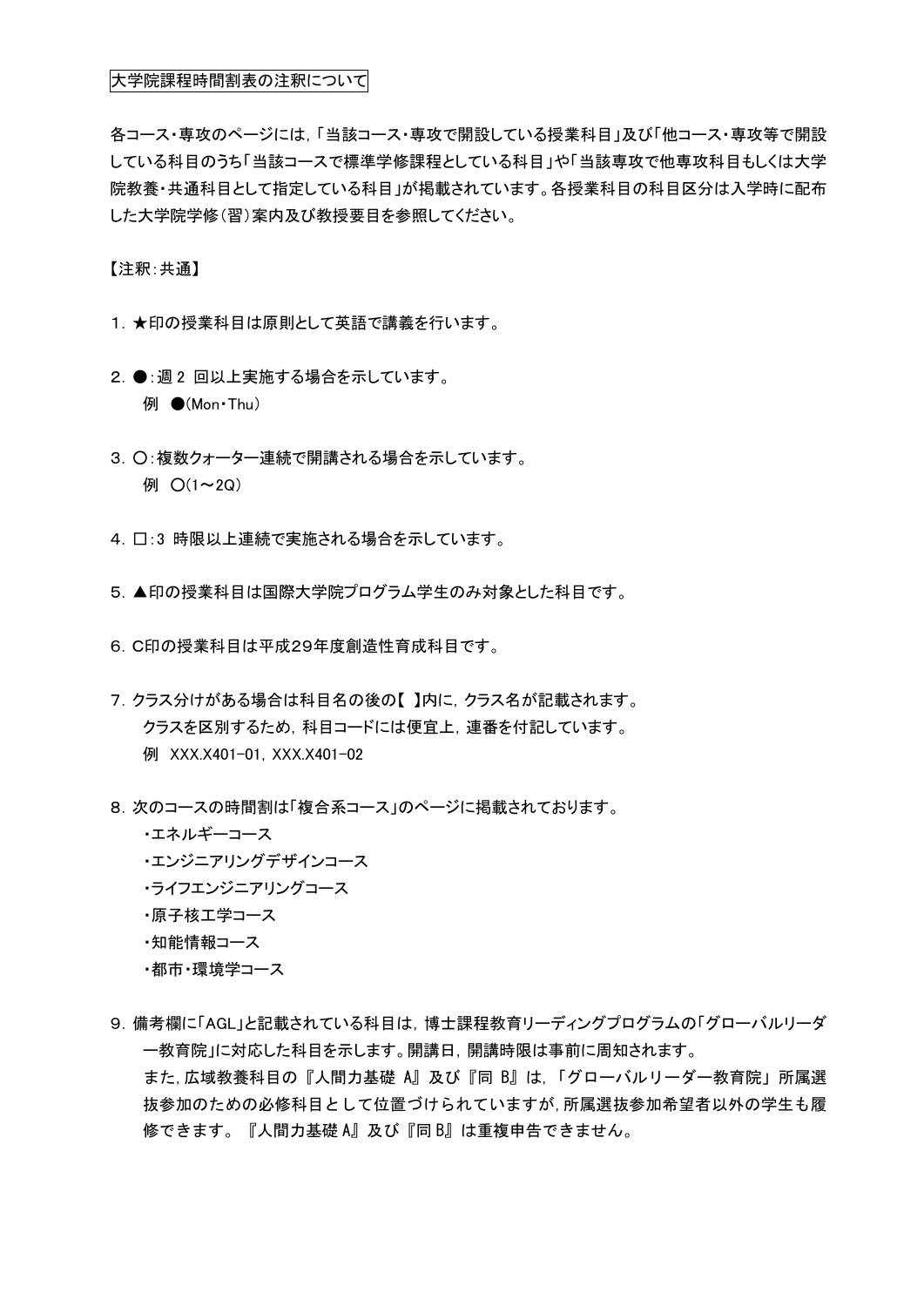- 10.備考欄に「ACEEES」と記載されている科目は,博士課程教育リーディングプログラムの「環境エネル ギー協創教育院」に対応した科目を示します。
- 11.備考欄に「ACLS」と記載されている科目は,博士課程教育リーディングプログラムの「情報生命博士 教育院」に対応した科目を示します。
- 12.備考欄に「U-ATOM」と記載されている科目は,博士課程教育リーディングプログラムの「グローバル 原子力安全・セキュリティ・エージェント教育院」に対応した科目を示します。
- 13. 担当教員欄には,担当教員が複数いる場合,うち2名のみが記載されています。全ての担当教員は OCW 上のシラバスにて確認できます。また,※印は非常勤講師を示します。
- 14.講義室欄にCICとある授業科目は,田町キャンパスのキャンパスイノベーションセンターで開講されま す。
- 15.講義室欄に EEI とある授業科目は,大岡山キャンパスの環境エネルギーイノベーション(EEI)棟(大岡 山北3号館)で開講されます。
- 16.各コース・専攻の講究,及び「各教員」担当の演習,実験,実習等の時間割については,当該のコー ス主任・専攻長または指導教員の指示に従ってください。
- 17.講義室欄が空白のものは担当教員に問い合わせてください。
- 18.修了に必要な単位数や科目の内訳は,入学年度によって,また専攻によって異なります。履修計画 を立てる際には,必ず自分の入学した年度の『大学院学修(習)案内及び教授要目』をよく読んでくだ さい。そのうえで,もしわからないことがあれば,指導教員やコース主任・専攻長に確認してください。

【注釈:生命理工学院】

生命理工学コースには,分子生命科学・生体システム・生命情報・生物プロセス・生体分子機能工学の 5専攻が開講する選択科目の中にも単位認定される科目(学修案内を参照)があるため,それらの専 攻の時間割も参照すること。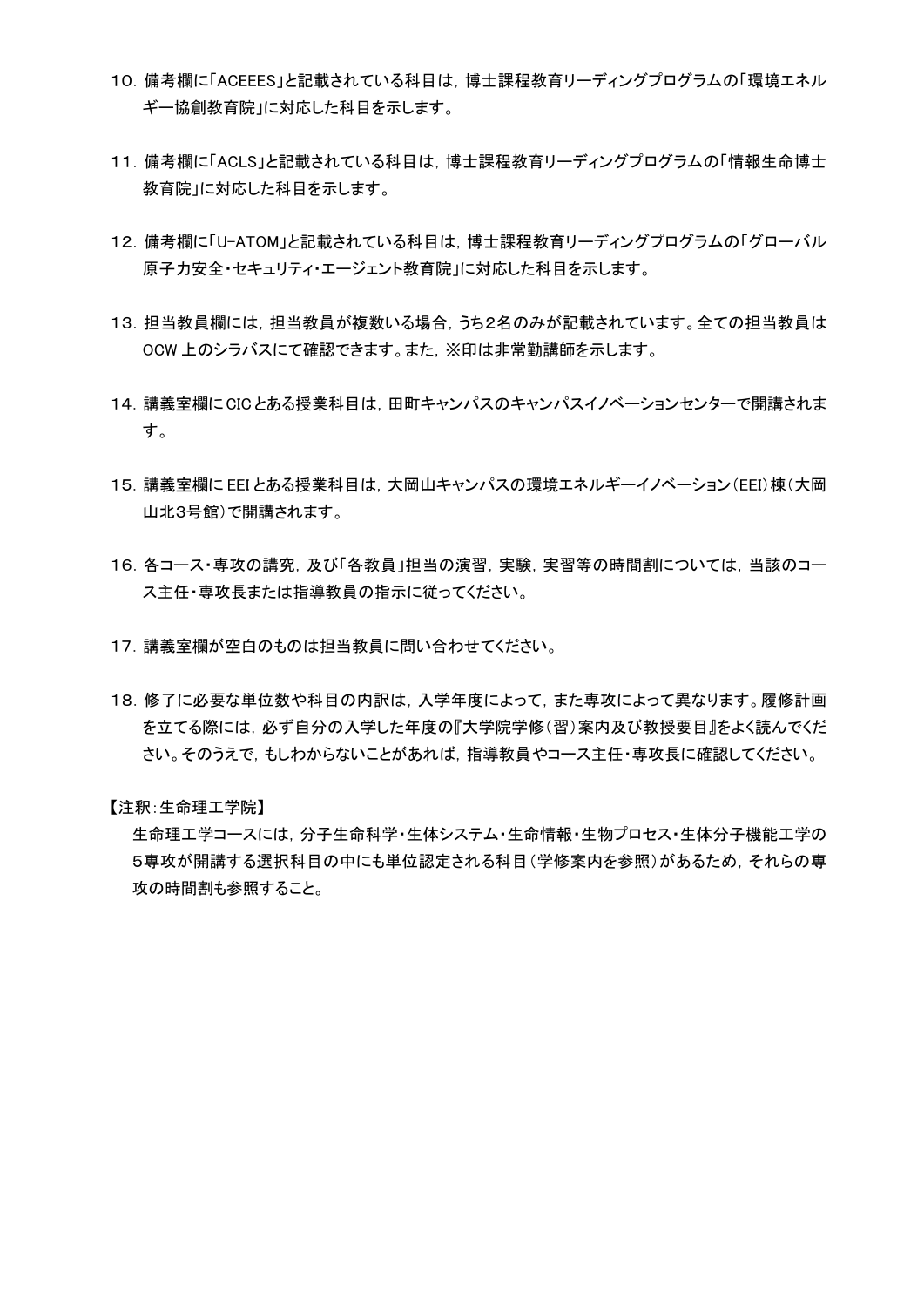## Annotation to the Graduate School Syllabus

Please refer to the Study Guide provided upon your admission for course subgroup chart.

- 1.  $\star$  …will be taught in English in principle.
- 2.  $\bullet$  : indicates the course running at least twice a week ex:  $\bullet$ (Mon  $\cdot$  Thu)
- 3.  $\circ$  : indicates the course running consecutive quarters ex: 〇(1~2Q)
- $4. \square$ : indicates the course to be carried out more than 3 consecutive periods
- 5. ▲… Courses for International Graduate Program students only
- 6. 'C' … Courses for Developing Creativity, AY 2017
- 7. If the courses have classification, the class name is shown following  $\begin{bmatrix} \end{bmatrix}$ . For classification, each sequence number follows after the course NO. as below: Ex. XXX.X401-01,XXX.X401-02
- 8. The schedule of following courses are placed on Interdisciplinary Graduate Major page.
	- ・Graduate major in Energy Science and Engineering
	- ・Graduate major in Engineering Sciences and Design
	- ・Graduate major in Human Centered Science and Biomedical Engineering
	- ・Graduate major in Nuclear Engineering
	- ・Graduate major in Artificial Intelligence
	- ・Graduate major in Urban Design and Built Environment
- 9. AGL…A course corresponded to 'Academy for Global Leadership' of the program for Leading Graduate Schools. Schedule will be notified through the bulletin board. 'Fundamentals of Humanity A' and 'Fundamentals of Humanity B' are required courses for belonging to "Academy for Global Leadership"(AGL) while non-belonging students can also register. You can register only one of either 'Fundamentals of Humanity A' or 'Fundamentals of Humanity B'.
- 10. ACEEES… A course corresponded to 'Academy for Co-creative Education of Environment and Energy Science' of the Program for Leading Graduate Schools.